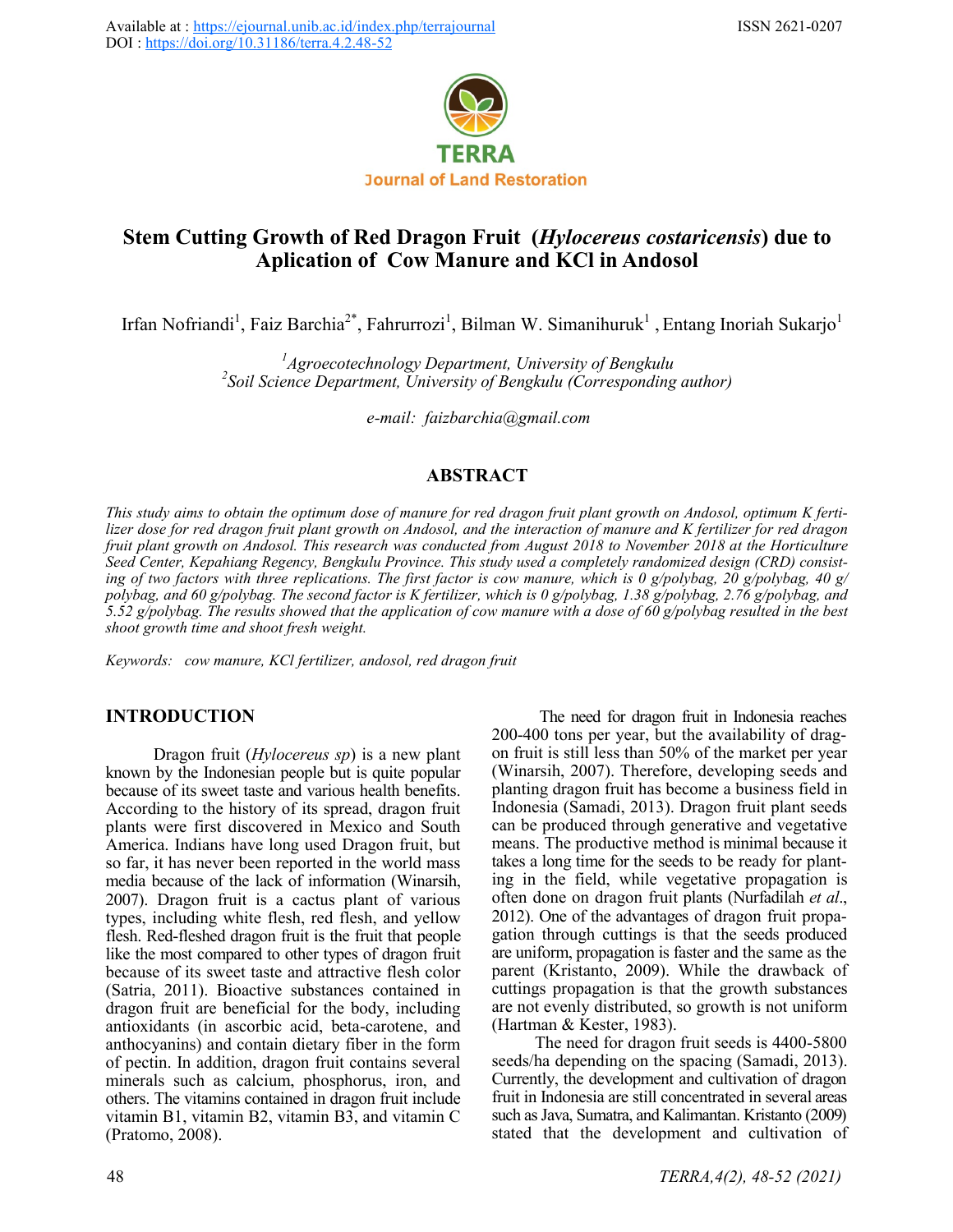dragon fruit on the island of Java are in East Java, including Pasuruan, Jember, Mojokerto, and Jombang. As a result, dragon fruit plants are not widely known by the wider community. Cultivation of dragon fruit plants requires high organic matter and nutrients; one type of soil with high organic matter and nutrients for dragon fruit cultivation is the soil of the order Andosol.

Andosols are young soils formed from volcanic materials, characterized by two unique properties, namely black color due to high organic matter content and andic properties due to amorphous mineral content. Andosol soil contains a relatively high level of nutrients derived from the ash of volcanic eruptions. The physical fertility of Andosol soil is also supported by its increased ability to bind water and porosity and drainage properties that are favorable for plant development (Balai Penelitian dan Pengembangan Pertanian, 2014). One aspect of good plant growth is to do proper fertilization. Organic fertilizer is a complete fertilizer because it contains macro and microelements, even in small amounts (Prihmantoro, 1996). In addition to the nutrients N, P, K, S, and other microelements, the advantages of organic fertilizers are improving soil structure, increasing soil absorption of water, improving living conditions in the soil because microorganisms in the soil play a critical role in overhauling organic matter, as a source of nutrients N, P, K, S, and other microelements (Prihmantoro, 2005).

Fertilization of dragon fruit plants can be done by providing manure and KCl. *Organic fertilizers* are fertilizers derived from the remains of plants, animals, and industrial residues (Lingga, 1986). One of the organic fertilizers that can improve soil structure is cow manure. Cow manure contains macronutrients, namely 0.3% N, 0.2% P<sub>2</sub>0<sub>5</sub>, 0.15% K<sub>2</sub>O, and 0.2% CaO content. According to the results of Asari's research (2016), the application of cow manure with the treatment of 35 g/polybag sizes 25 cm x 30 cm resulted in the best growth of super red dragon fruit stem cuttings, namely shoots appeared at the age of 18, and 25 days after planting (dap), shoot length at the age of 18 and 25 dap. Seventy-five days after planting, 49.48 cm. The provision of potassium fertilizer helps root development, helps the process of protein and carbohydrate formation, increases plant resistance to disease and drought. Solpiati (2013) stated that another function of potassium is to help the formation of proteins and carbohydrates. Potassium also plays a role in strengthening the plant body so that flowers and fruit do not fall easily. Plants deficient in potassium are characterized by shriveled leaves and red-brown spots that dry and then die (Marsono & Sigit, 2001).

The results of Tri *et al*. (2000) showed that the need for one year  $K_2O$  for mature dragon fruit plants is 300 g/tree. The growth of dragon fruit plants with

*TERRA,4(2), 48-52 (2021)* 49

treatments of 100 g and 200 g of NPK Mutiara with 16% N content,  $16\%$  P<sub>2</sub>O<sub>5</sub>, and  $16\%$  K<sub>2</sub>O resulted in varied plant height growth (Irwanto, 2015). The treatment that showed the highest plant growth compared to other treatments was giving 200 grams of NPK/plant with a K content of 32 g/plant.

This study aims to obtain the optimum dose of cow manure for dragon fruit plant growth, obtain the optimum dose of KCl fertilizer for dragon fruit plant growth, and obtain the interaction of cow manure and KCl fertilizer for dragon fruit plant growth in Andosol.

#### **MATERIALS AND METHODS**

This research was conducted from August to November 2018 at the Horticultural Seed Center of Kepahiang Regency, Bengkulu Province. The materials used in this study were stem cuttings of red dragon fruit taken from the Hortiutura Seed Center, Kepahiang Regency, polybags measuring 30 cm x 35 cm and 23 cm in diameter, planting media namely soil, cow manure, and KCl fertilizer, and the tools used in this study.

This study used a completely randomized design (CRD) consisting of two factors. The first factor is dose of cow manure, namely 0 g/polybag, 20 g/polybag, 40 g/polybag, and 60 g/polybag. The second factor was dose of KCl fertilizer, which was  $0 \frac{g}{g}$ polybag, 1.38 g/polybag, 2.76 g/polybag, and 5.52 g/ polybag. Each treatment was repeated three times so that there were 48 experimental units. Variabel yang diamati berupa variabel tanah, iklim, dan tanaman.

Data collected from plant variables is analyzed statistically with analysis of variance (ANOVA) at an absolute level of 5%. If diversity analysis shows a fundamental difference, proceed with the Orthogonal Polynomial to obtain a relationship between the independent and dependent variables.

#### **RESULT AND DISCUSSION**

This study was conducted from August to November 2018 at Balai Benih Hortikulture located in Pematang Donok Village, Kabawetan Subdistrict, Kepahiang Regency, 600- 800 m above sea level with Andosol soil type. The results of the initial soil analysis of the study showed that the research land had a soil pH of 5.2, which is classified as sour, Corganic by 7.19%, which is relatively high, and Kdd of 0.24 me / 100 g of soil that is relatively low. In general, the soil analysis results show that the land used is andosol soil that has the fertility rate of the soil by what is needed by red dragon fruit.

Data on rainfall, air temperature, air humidity, and length of solar irradiation during the study were obtained from the BMKG station of Bengkulu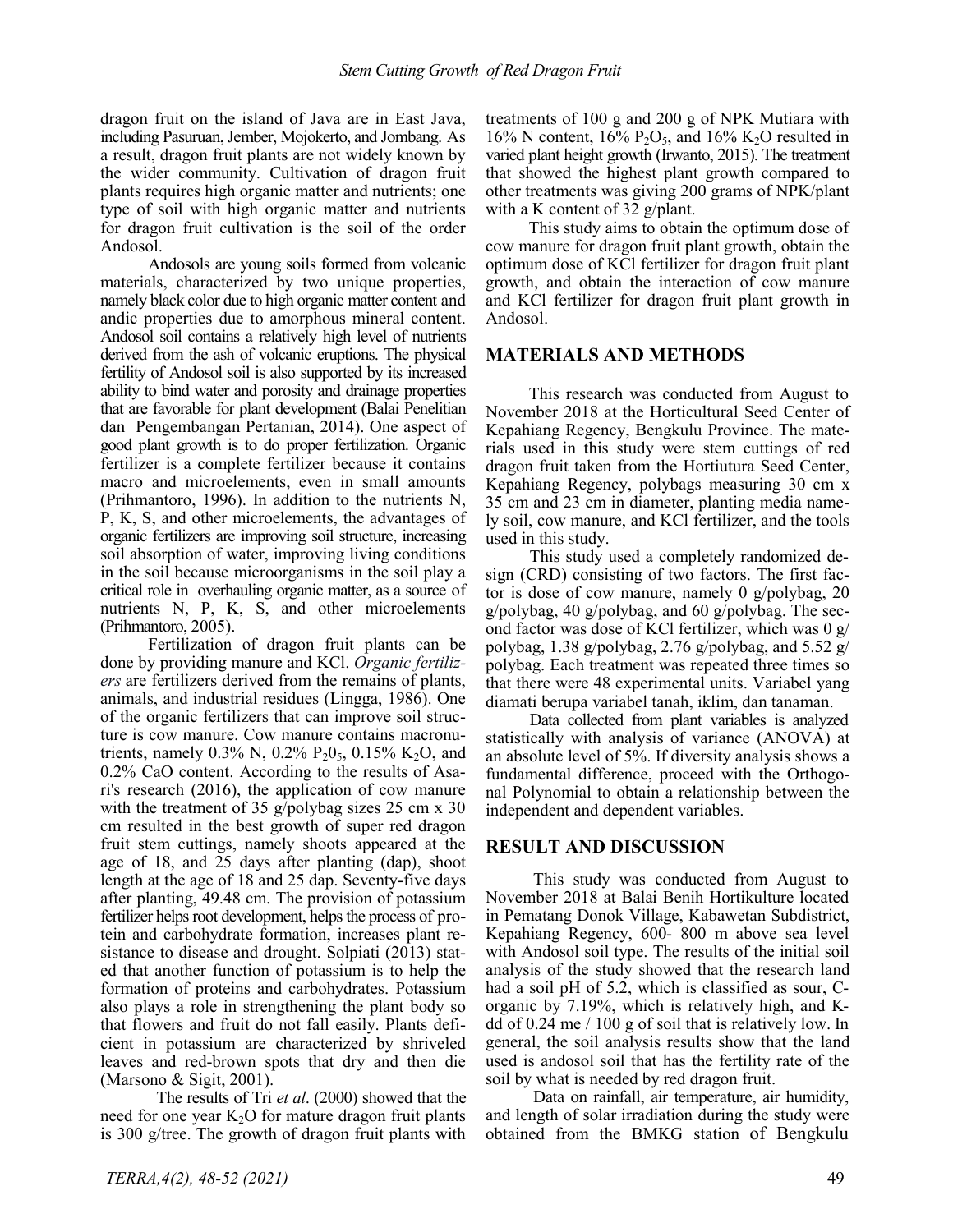province. During the study (August-November), Rainfall was 64 mm, 67 mm, 212 mm, and 513 mm. Dragon fruit plants initially get relatively low rainfall, but rainfall has increased drastically in the last two months. However, dragon fruit can still grow in high rainfall of about 1,000-1,300 mm / year (Emil, 2011). During the study, the air temperature ranged from 21.9  $^{\circ}$ C – 25.8 oC, air humidity ranged from  $81\% - 97\%$ , and the length of solar irradiation ranged from 0 hours  $-$ 9 hours.

During the implementation of the study, the treatments carried out include watering and weed control that is considered disturbing. Weeds that grow around plants are broad-leafed, narrow-leafed weeds that are not identified. During the growth of cuttings, no diseases attack dragon fruit plants.

The results of the variance analysis showed that the application of cow manure with different doses had a noticeable effect on the time of growth of shoots and the fresh weight of shoots, but had no noticeable effect on the length of shoots, the number of shoots, and the dry weight of the shoots. The application of KCl fertilizer doses had no significant effect on all observed plant variables. Likewise, the interaction of cow manure and KCl fertilizer has a non-significant impact on all observed plant variables (Table 1).

Table 1. Summary of the results of the variance of Stem Cutting Growth of Red Dragon Fruit (*Hylocereus costaricensis*) due to Aplication of Cow Manure and KCl in Andosol

|                           | F value            |                    |                    |                  |
|---------------------------|--------------------|--------------------|--------------------|------------------|
| Variable                  | Cow ma-<br>nure    | KCl                | tion               | Interac- $CV(%)$ |
| Length of shoots          | 1.49 <sub>ns</sub> | 0.3 <sub>ns</sub>  | $1.21$ ns          | 18.48            |
| Number of shoots          | 2.11ns             | 2.4 <sub>ns</sub>  | 2.76ns             | 13.65            |
| Time of growth<br>shoots  | $3.63*$            | 2.59 <sub>ns</sub> | $2.01$ ns          | 9.5              |
| Fresh weight of<br>shoots | $4.81*$            | 1.2ns              | 1.28ns             | 24.78            |
| Dry weight of<br>shoots   | 2.54 <sub>ns</sub> | 1.82ns             | 1.03 <sub>ns</sub> | 22.61            |

(\*) Significantly different ; (ns) Non Significantly different

*Effect of Cow Manure Dosage on the Growth of Red dragon fruit Stem Cuttings*

The relationship between manure and growth time of red dragon fruit stem cuttings forms a linear relationship with the line equation  $y = 6.8167$ - 0.0258x with a value of  $R^2 = 0.7657$  (Figure 1). The model shows the role of the dose of cow manure on the time of growth shoots by an average of 76.57%.



Figure 1. Relationship between cow manure and time of growth shoots

The dose of cow manure 60 g/polybag resulted in the fastest shoot growth time of 5.5 weeks. The results of Asari & Marisi's research (2016) showed that stem cuttings that received a dose of cow manure produced shoots faster than those without cow manure. Dragon fruit plants without fertilizer application experienced poor growth. This is due to the lack of nutrients needed by plants. The use of manure can complement nutrient deficiencies, both macro, and microelements, in the soil so that plant growth becomes better (Solpiati, 2013; Hasibuan, 2015).

The results showed that cow manure had a significant effect on fresh shoot weight (Table 1). The relationship between organic fertilizer and fresh weight of shoots red dragon fruit is presented in (Figure 2). An increase will follow the addition of 1 g/polybag cow manure in fresh weight of shoots by an average of 0.9207 g. The model of the relationship between these two variables explained the role of cow manure on the fresh weight of shoots by an average of 96%.



Figure 1. Relationship between cow manure and fresh weight of shoots growth shoots

The application of cow manure 60 g/polybag had the best effect on adding a fresh shoot weight of 107.63 g. According to Moenandir (1993), fresh plant weight is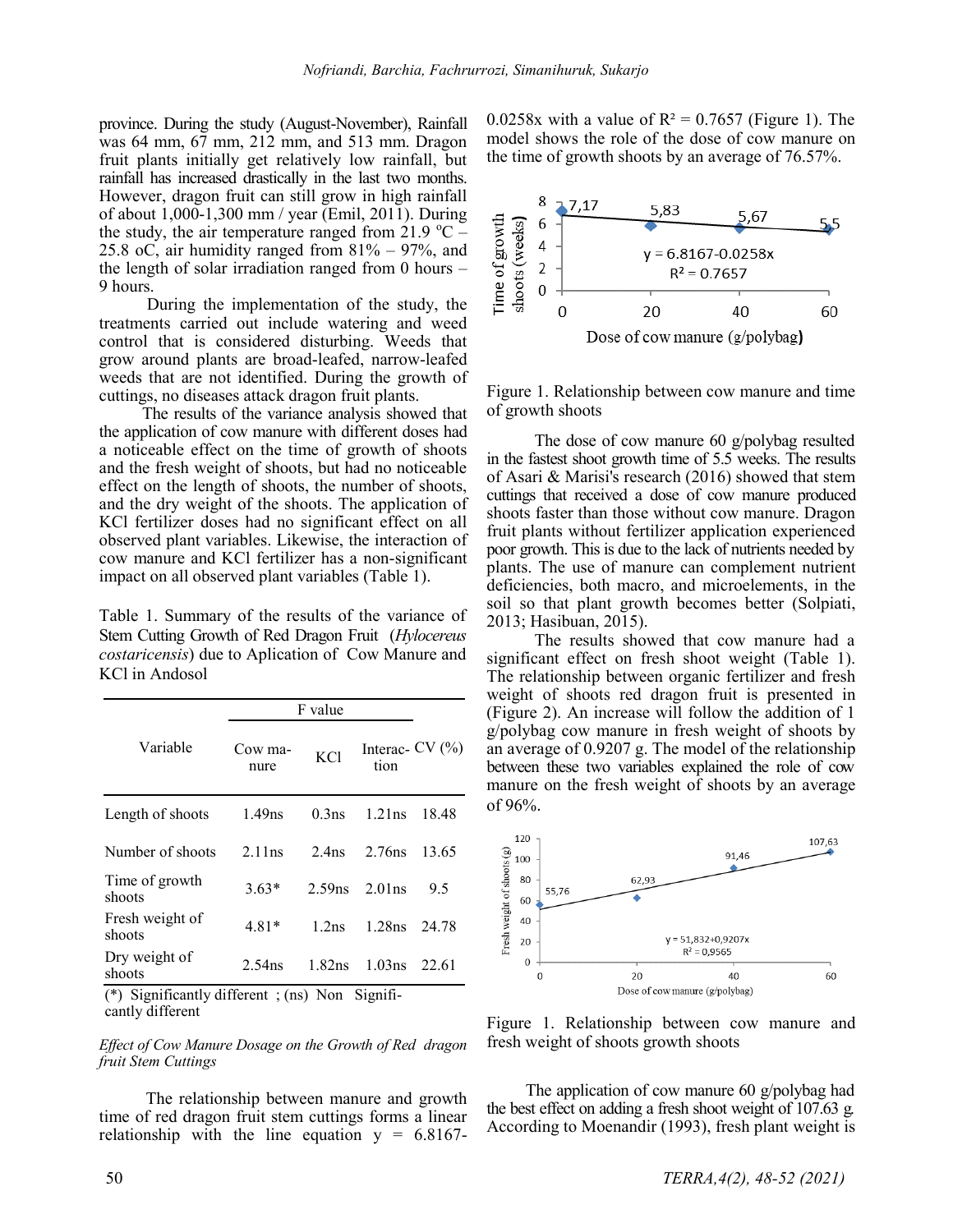influenced by water and nutrient absorption by plants. The absorption of water and nutrients by plants depends on the reserves of water and nutrients absorbed and the ability to absorb them. Manure helps increase the availability of water and nutrients in plants, including shoots, so that shoots have high water content and increase the fresh weight of the shoots (Wahyono *et al*., 2015). The application of kendang fertilizer causes the availability of water and nutrients to be higher when compared to without the application of manure so that the fresh weight is higher.

The analysis of variance showed that the dose of cow manure had no significant effect on shoot length, number of shoots, and shoot dry weight (Table 1). However, it can be seen that the higher the cow manure dose is given, the most extended length of shoots, the highest number of shoots, and the heaviest dry weight of shoots (Table 2).

Table 2. Average results of cow manure research on the growth of red dragon fruit stem cuttings

| Dose of cow<br>manure | Length of<br>shoots | shoots  | Number of Dry weight of<br>shoots |
|-----------------------|---------------------|---------|-----------------------------------|
| (g/polybag)           | (cm)                | (shoot) | (g)                               |
|                       | 16.71               | 1.42    | 3.95                              |
| 20                    | 17.28               | 1.67    | 4.74                              |
| 40                    | 21.34               | 1.67    | 5.48                              |
| 60                    | 21.72               | 2.17    | 7.22                              |

The dose of cow manure of 60 g/polybag on dragon fruit cuttings resulted in an average shoot length of 21.72 cm, number of shoots 2.17, and shoot dry weight of 7.22 g. This result was more significant than that produced by dragon fruit cuttings that obtained cow manure doses of 0 to 40 g/polybag (Table 2). However, the actual dose range of 20 to 60 g/polybag of manure has stimulated the growth process of dragon fruit shoots.

This is different from the research of Asari (2016) and Nurfadilah *et al*. (2012) because when the study used PGR, which contains hormones that promote growth and cell division. The more cell division occurs, the more shoots are formed and develop in red dragon fruit plants. However, it did not spur the emergence of new shoots quickly. While this study did not use growth-promoting hormones, cell division and growth were inhibited; thus, shoot length and number of shots were not formed optimally even though the dose of fertilizer treatment could accelerate the emergence of shoots.

The dry weight of shoots results from plant photosynthesis; when carrying out the research, the plants have not been able to translocate the photosynthetic results to all plant organs properly. This resulted in

#### *The Effect of KCl Fertilizer Application on the Growth of Red Dragon Fruit Stem Cutting*

The results of the analysis of variance showed that the application of KCl fertilizer had no significant effect on shoot length, shoot number, shoot growth time, shoot fresh weight and shoot dry weight (Table 1). The average variable growth of red dragon fruit stem cuttings is shown in Table 3.

Table 3. Average research results of KCl fertilizer application on the growth of red dragon fruit stem cutting

| <b>KCl</b>                        | Variables |                             |                  |                       |                     |  |
|-----------------------------------|-----------|-----------------------------|------------------|-----------------------|---------------------|--|
| $\left( \rho \right)$<br>polybag) | of        | Length Number Time of<br>of | growth<br>shoots | Fresh<br>weight<br>of | Dry<br>weight<br>of |  |
|                                   | (cm)      | (shoot)                     | (week)           | shoots<br>(g)         | shoots<br>(g)       |  |
| $\theta$                          | 19.68     | 1.33                        | 6.33             | 74.95                 | 4.19                |  |
| 1,38                              | 20.64     | 1.92                        | 6                | 87.64                 | 6.88                |  |
| 2,76                              | 17.83     | 1.58                        | 6.67             | 64.4                  | 4.69                |  |
| 5,52                              | 18.9      | 2.08                        | 5.17             | 90.82                 | 5.63                |  |

A dose of 1.38 g of KCl fertilizer produced the most extended shoot length of 20.64 cm, while the shortest 17.83 cm was produced by a dose of 2.76 g of KCl fertilizer. The application of KCl fertilizer as 5.52 g resulted in the highest average number of shoots being 2.08 shoots, while the minor data was seen in the control of 1.33 shoots. The application of 2.76 g KCl fertilizer resulted in the highest shoot growth time variable average of 6.67 weeks, while the most minor data was seen in the application of 5.52 g KCl fertilizer of 5.17 weeks. In applying 5.52 g KCl fertilizer, the highest average fresh shoot weight variable was 90.82 g. In comparison, the smallest data was seen in the application of 2.76 g KCl fertilizer of 64.4 g. The application of 1.38 g KCl fertilizer resulted in the highest shoot dry weight variable average of 6.88 g, while the most minor data on the control was 4.19 g.

The application of KCl fertilizer had no statistically significant effect because plants could not adequately absorb the K element contained in KCl fertilizer. Nutrient K more dominantly affects plants